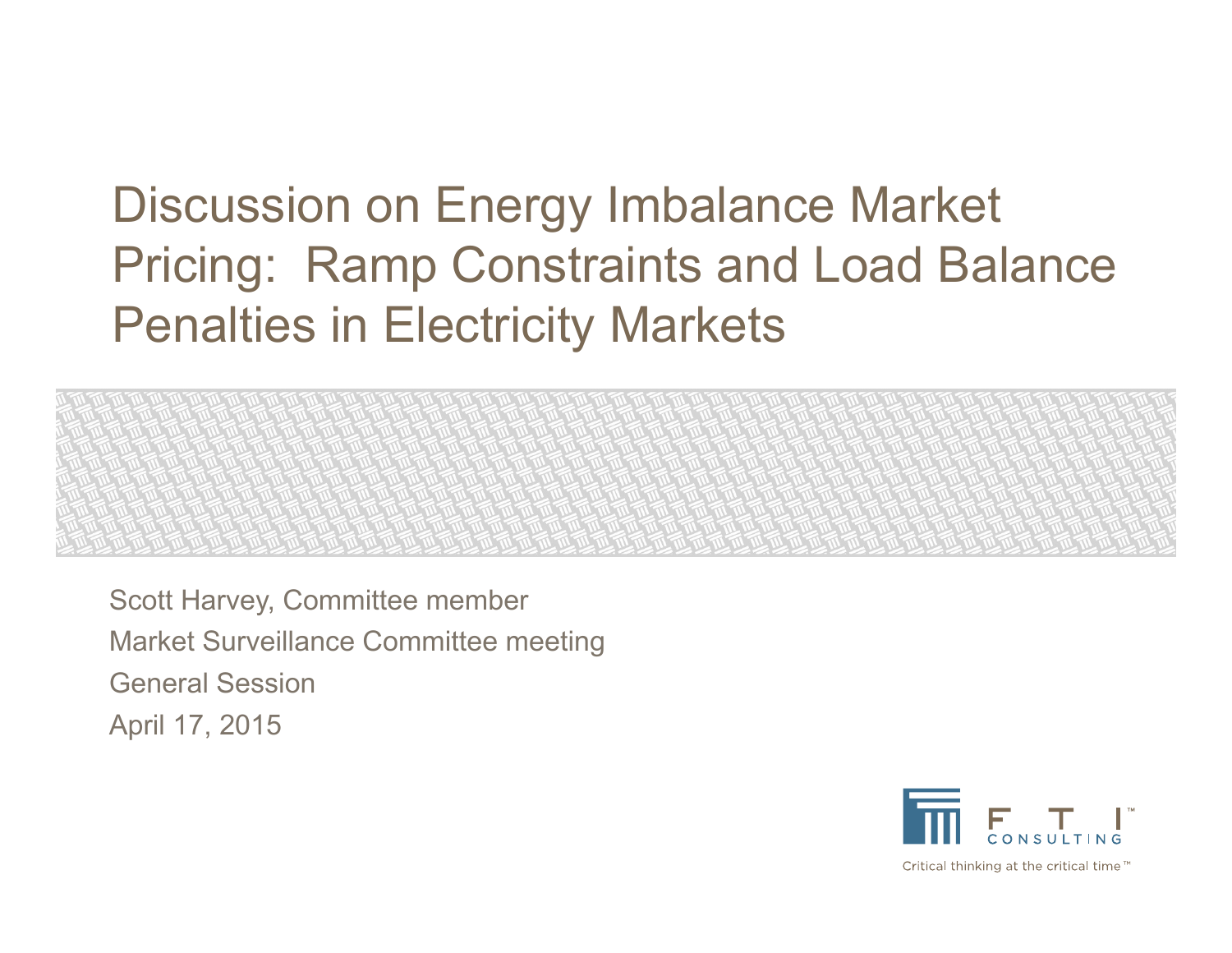# TOPICS

- Power Balance Violations
- New York ISO
- MISO
- Conclusions

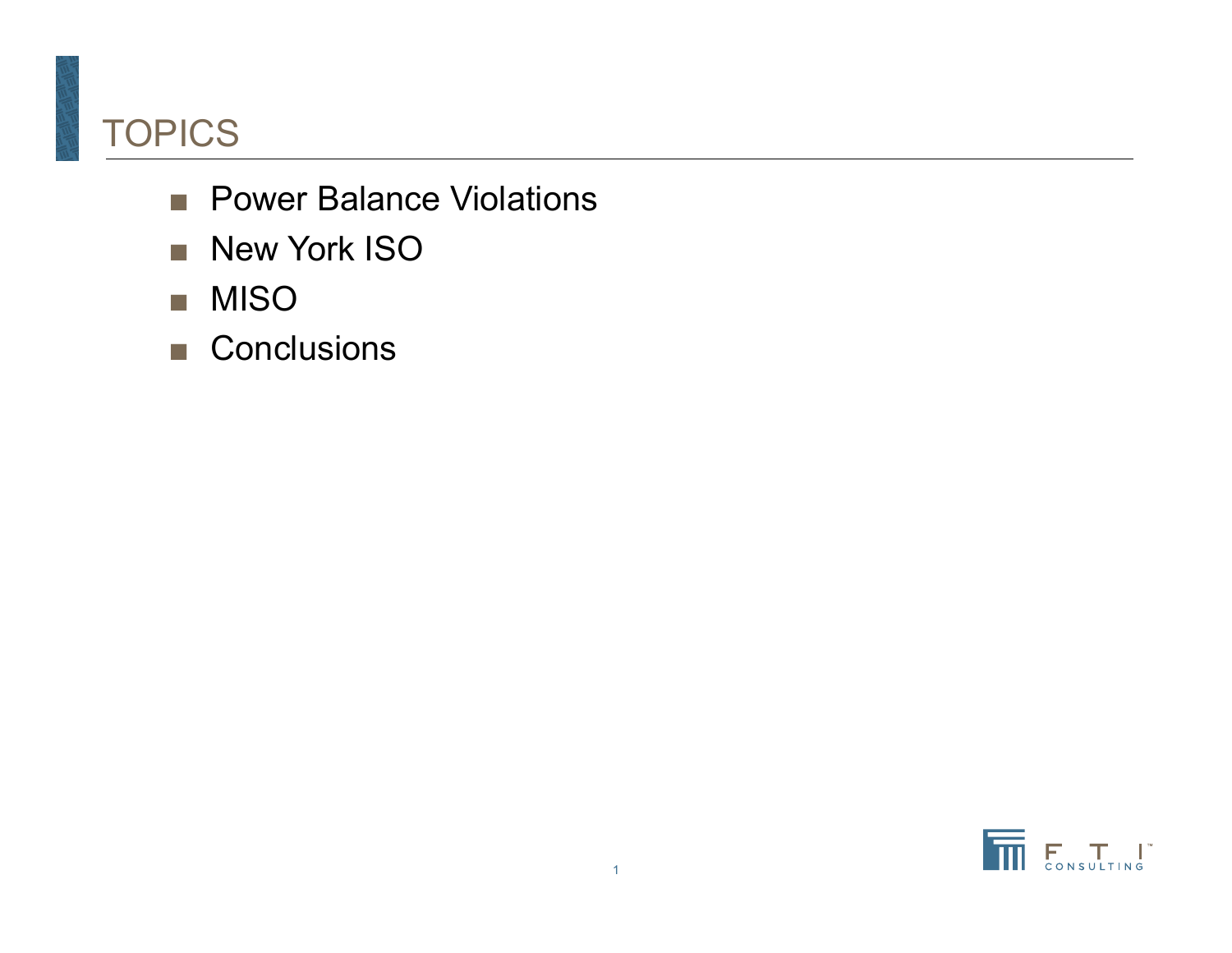The power balance constraint for PacifiCorp west was apparently violated in the EIM five minute dispatch (RTD) during 2.8% of all intervals during January, 2% during February,<sup>1</sup> and .6% during March 2015.

The power balance constraint for PacifiCorp east was apparently violated during 5.3% of all five minute dispatch intervals in January, 2% during February,<sup>2</sup> and 2% during March 2015.

While we should expect further reductions in the frequency of these power balance violations with continued improvements in training, refinements in operating policy, elimination of software bugs and data transfer issues, it is not realistic to expect that their frequency will drop close to zero.

- 1. See California ISO, Department of Market Monitoring, "Report on Energy Imbalance Market Issues and Performance," April 2 , 2015, p. 18.
- 2. See California ISO, Department of Market Monitoring, "Report on Energy Imbalance Market Issues and Performance," April 2, 2015, p. 18.

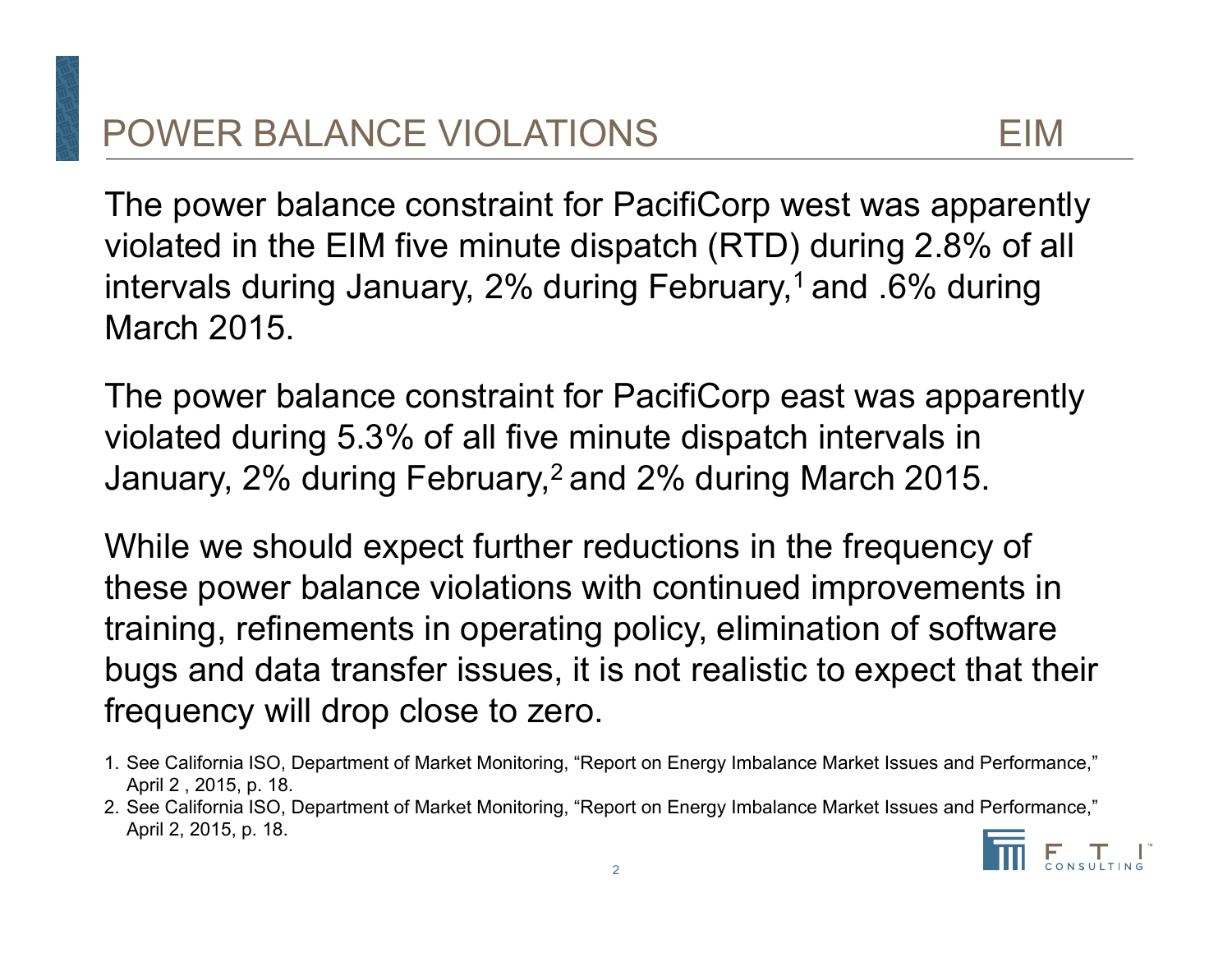# POWER BALANCE VIOLATIONS

Ramp constraint power balance violations in California ISO occurred in .6% of all five minute real-time dispatch intervals in 2012, .4% in 2013, and ranged from .2% to around 2% over the months in 2014. 1

- • These kind of power balance violations in the real-time dispatch are not unique to the CAISO or EIM.
- $\bullet$  The New York ISO and MISO have potential power balance violations due to ramp constraints in their five minute real-time dispatch and this has been the case for many years.
- $\bullet$  The MISO also had difficulties with power balance violations due to ramp constraints during the early years of MISO operation (2005-2009), when it was coordinating a real-time dispatch across distinct balancing authority areas.

<sup>1.</sup> See California ISO, Department of Market Monitoring,2013 Annual Report on Market Issues & Performance, p. 85 and Q4 2014 Report on Market Issues and Performance, March 3, 2015 pp. 32-33.

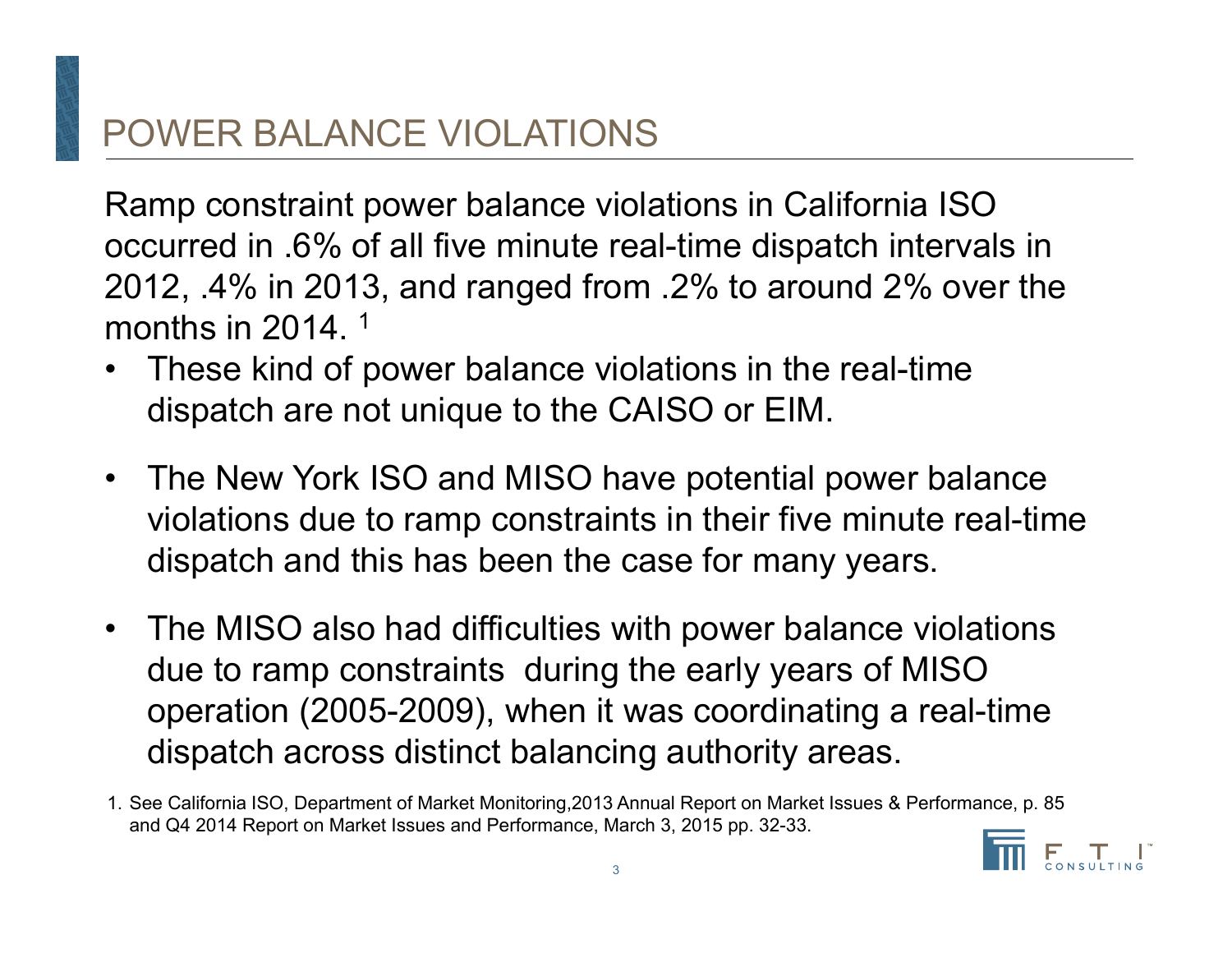# POWER BALANCE VIOLATIONS NEW YORK ISO

The New York ISO has had potential load balance violations in the real-time dispatch under SMD 2 operation. 1

In 2010, the NYISO made some data public on the past frequency of realtime regulation shortages: 2

> 2006 1.79% of all intervals2007 1.24% of all intervals2008 1.02% of all intervals2009 .91% of all intervals

These data cover all causes of regulation shortages but real-time regulation shortages are almost always a result of ramp constraints leading to potential load balance violations.

- 1. SMD Software was implemented in February 2005.
- 2. New York ISO, Shaun Johnson, "Enhanced Shortage Pricing," Market Issues Working Group, June 21, 2010 pp. 30-31.

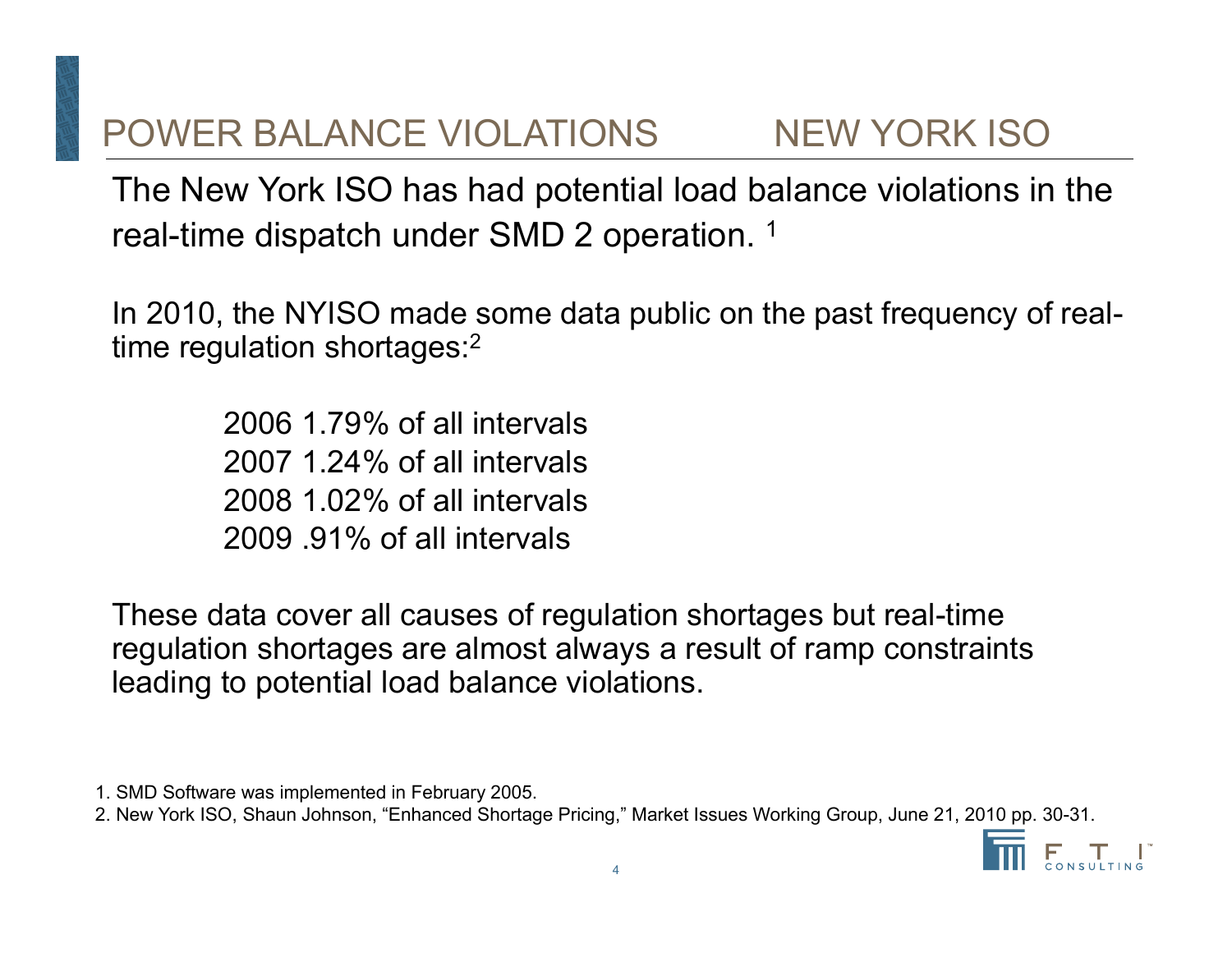The MISO also encounters binding ramp constraints in its realtime dispatch.

- $\bullet$  An analysis of price spikes during uncongested intervals found that there were price spikes during 1.6% of these intervals over the period March 1, 2010 through December 8, 2011.<sup>1</sup>
- • Another analysis of spinning reserve shortages found 915 intervals out of 113,863 (.8%) over the period August 1, 2010 to August 31, 2011 when the spinning reserve constraint was relaxed, 2 in most cases the spin relaxation was likely a result of ramp constraints creating potential load balance violations.

- 1. MISO, Stakeholder 5th technical Workshop, Ramp Capability in MISO Markets, April 14, 2012, pp. 45-47
- 2. MISO, Market Subcommittee, "Spinning Reserve Demand Curve –Construct, January 6, 2012

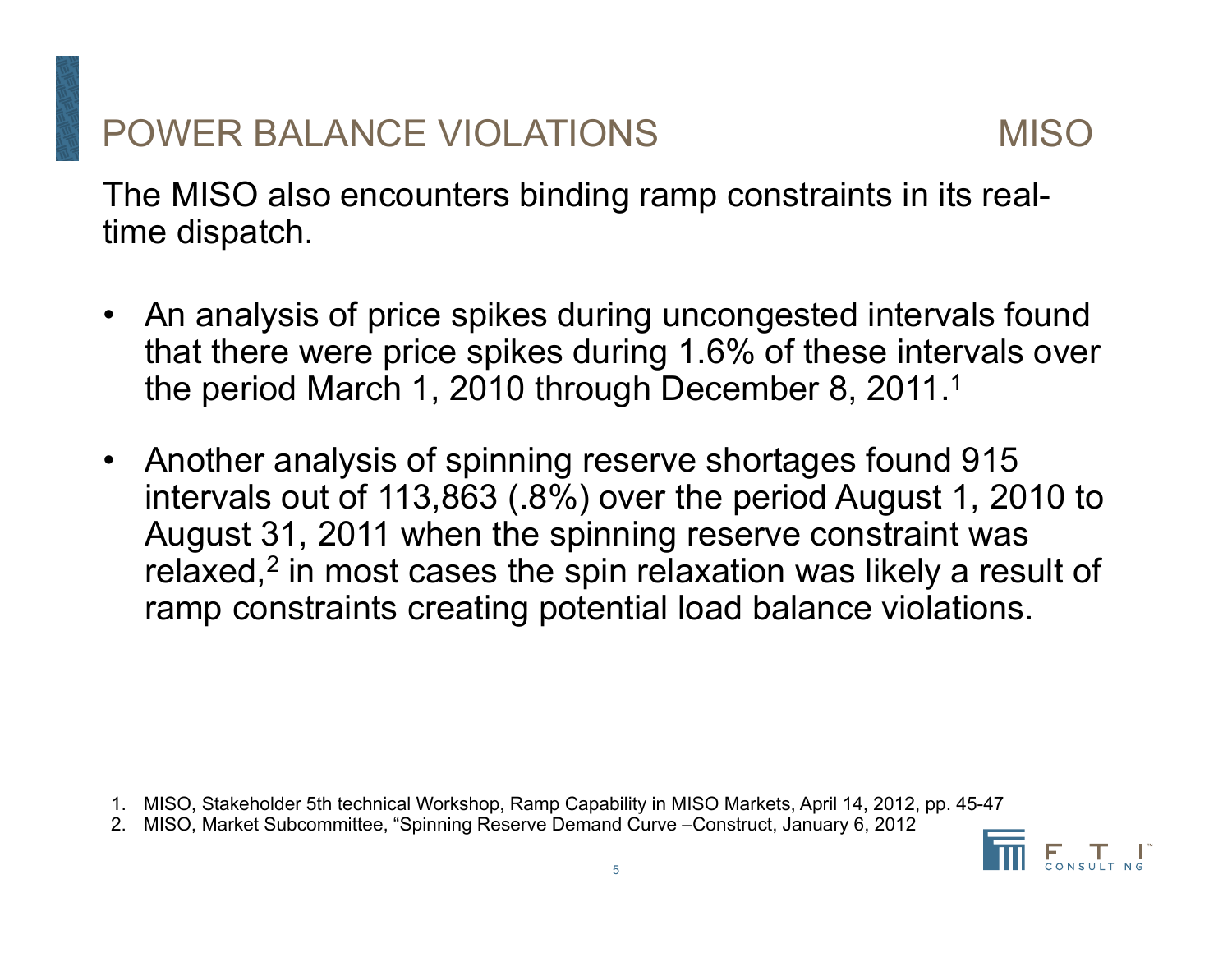The MISO faced even greater challenges with binding ramp constraints in its real-time dispatch causing potential power balance violations prior to 2009 when it coordinated a five minute dispatch across distinct balancing authority areas within its footprint (i.e. as the California ISO does today within the EIM).

In seeking approval from FERC for its ARC procedure in 2006, Joe Gardner, the director of system wide operations, observed:

"One typical situation involves a substantial curtailment of imports in response to a TLR procedure, either called by the Midwest ISO or a different Reliability Coordinator, which can in a matter of a few minutes create a large demand-supply gap that exceeds the capability of the on-line Resources responding to the UDS signal."1

1. Affidavit of Joe Gardner, June 5, 2006 Docket ER06-1099-000 p. 4

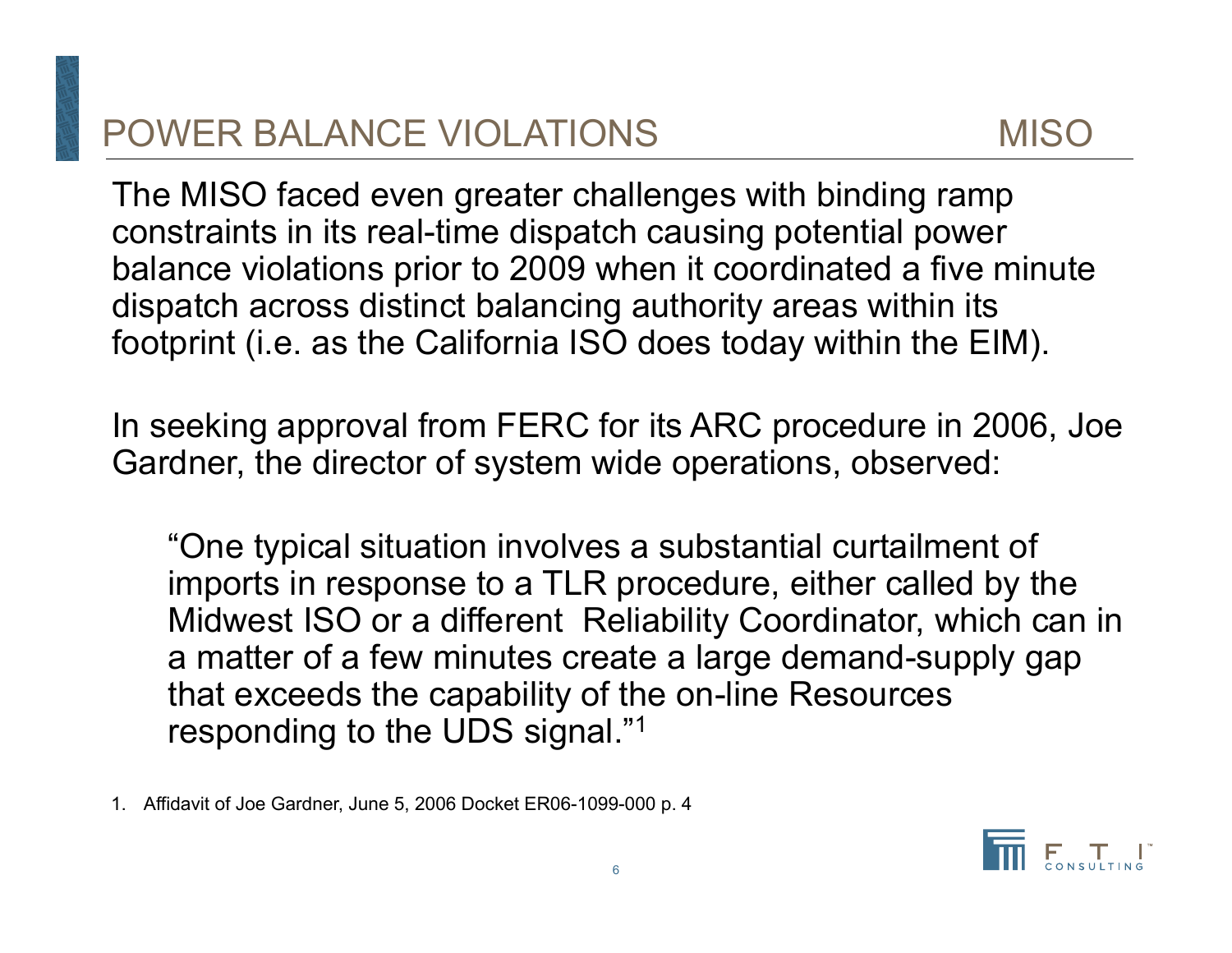# POWER BALANCE VIOLATIONS EIM

The California ISO faces even greater challenges than the MISO in balancing load and generation within the EIM on a five minute basis because of the very limited transfer capability between the EIM regions that is available for use in a five minute time frame.



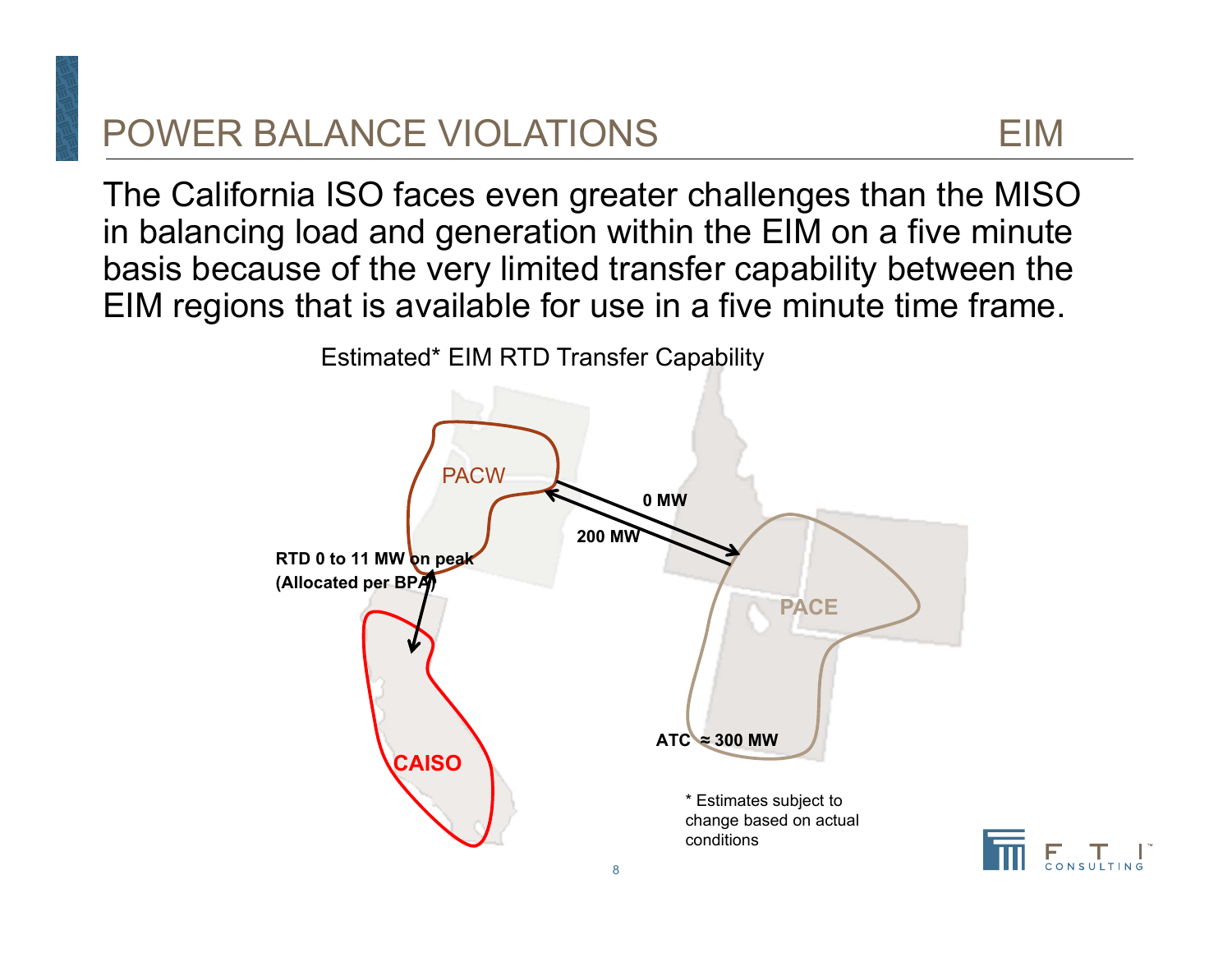# POWER BALANCE VIOLATIONS EIM

The California ISO's ability to balance load and generation within the EIM on a five minute basis will be greatly improved with the participation of the Nevada companies and the increased real-time transfer capability into PACE.



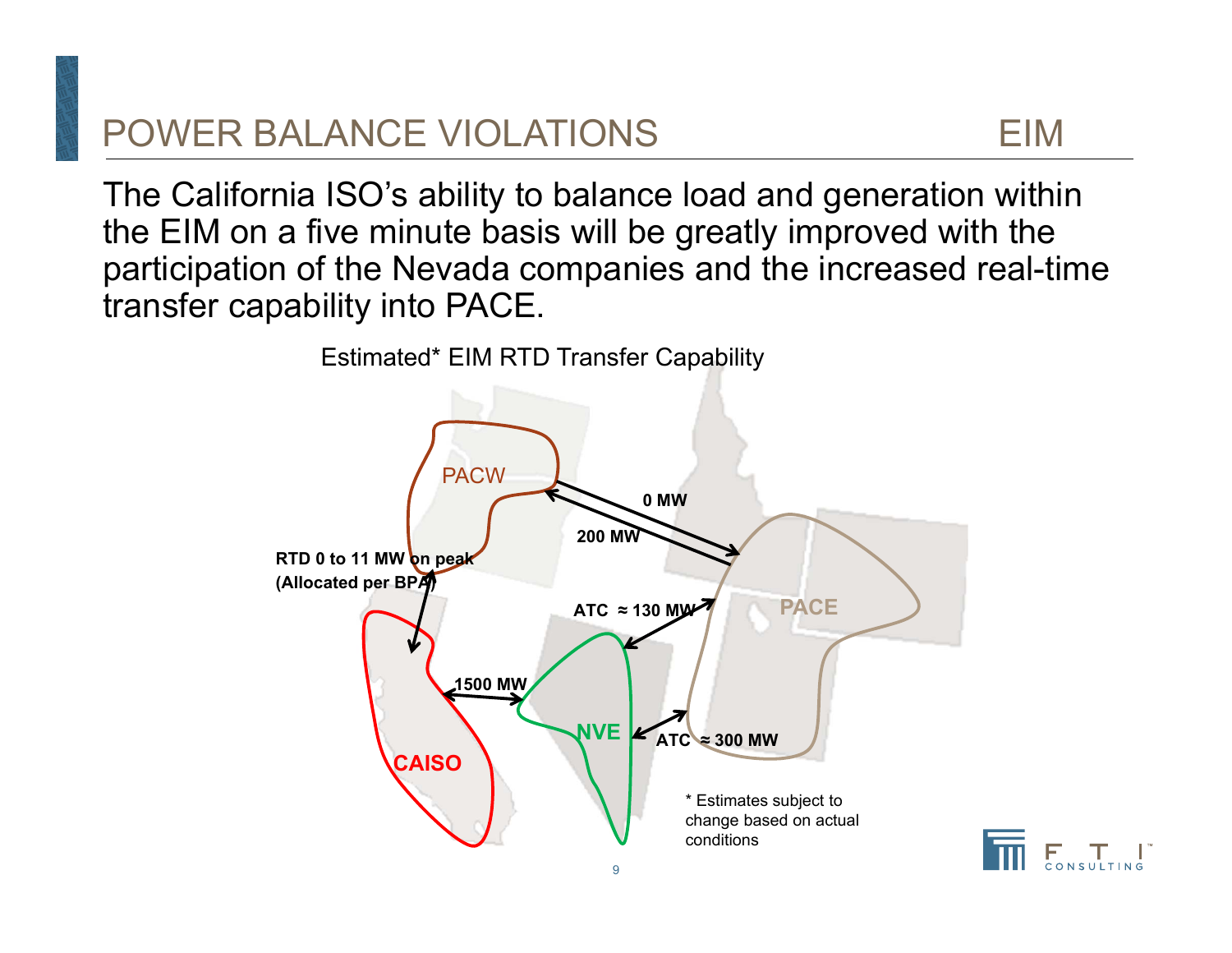# POWER BALANCE VIOLATIONS ELSEWHERE

Power balance violations in the five minute time frame are visible in the California ISO, the EIM, the MISO and NYISO because they are reflected in prices.

- $\bullet$  The same inability to balance load and generation with ondispatch resources within a five minute time frame can be present in an ISO sending out 15 minute dispatch signals, but it will not be reflected in prices.
- $\bullet$  The same inability to balance load and generation with on dispatch resources within a five minute time frame can be present in a system operator sending out manual dispatch instructions but it would not be reflected in prices and the manual dispatch might not even account for ramp constraints.

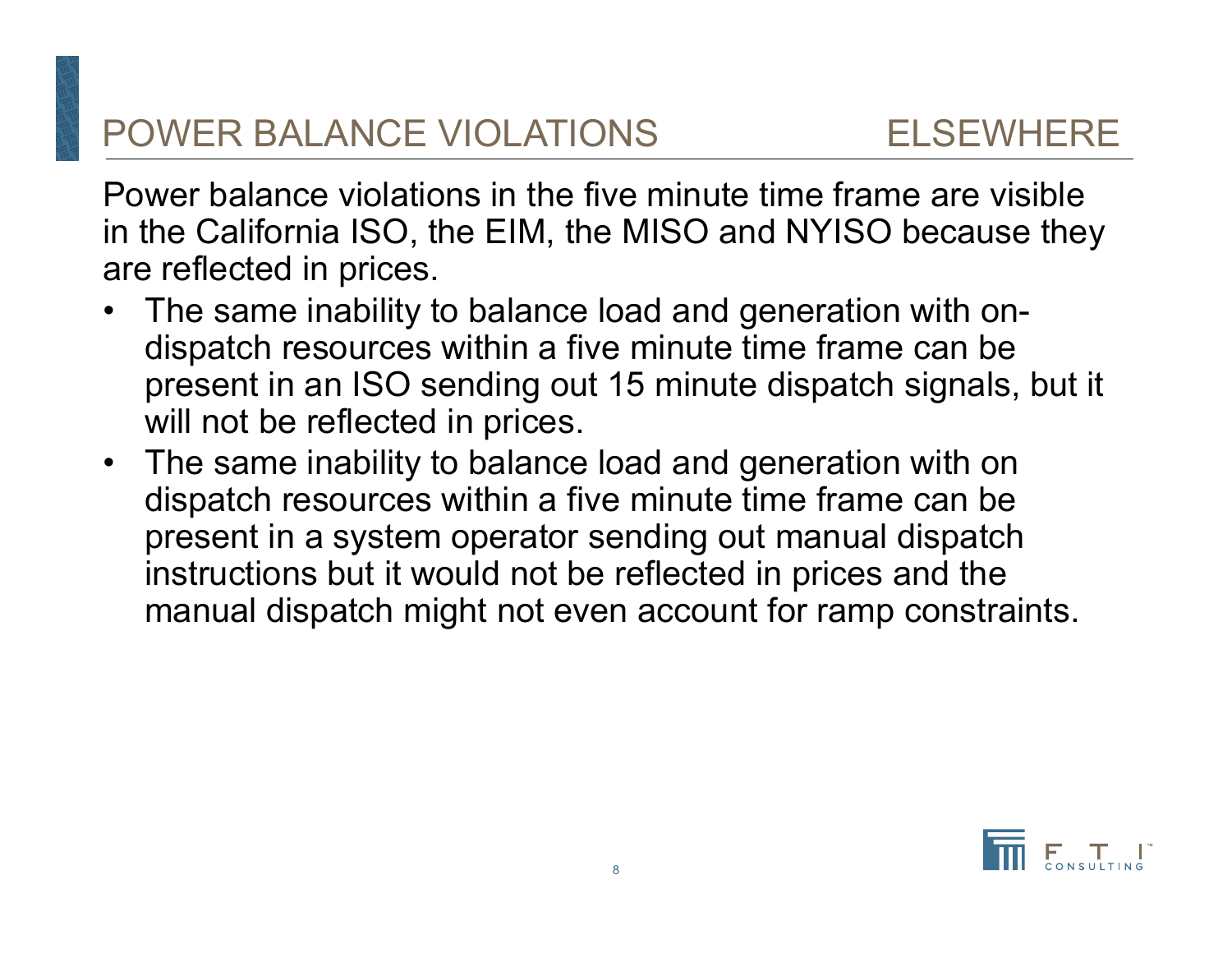The New York ISO has had potential load balance violations in the real-time dispatch under SMD 2 operation. 1

- • When potential load balance violations arise, capacity that would otherwise be providing regulation, spinning reserves or possibly 10 minute reserves is dispatched to meet load.
- • When ramp constraints cause the dispatch of capacity that creates a shortage of regulation, spinning reserves or 10 minute reserves, this impact is reflected in the real-time prices of regulation, reserves and energy through the relevant shortage price (for regulation, spinning reserves or 10 minute reserves).
- • These shortage prices are much less than the \$1000 load balance penalty the California ISO applies in real-time.

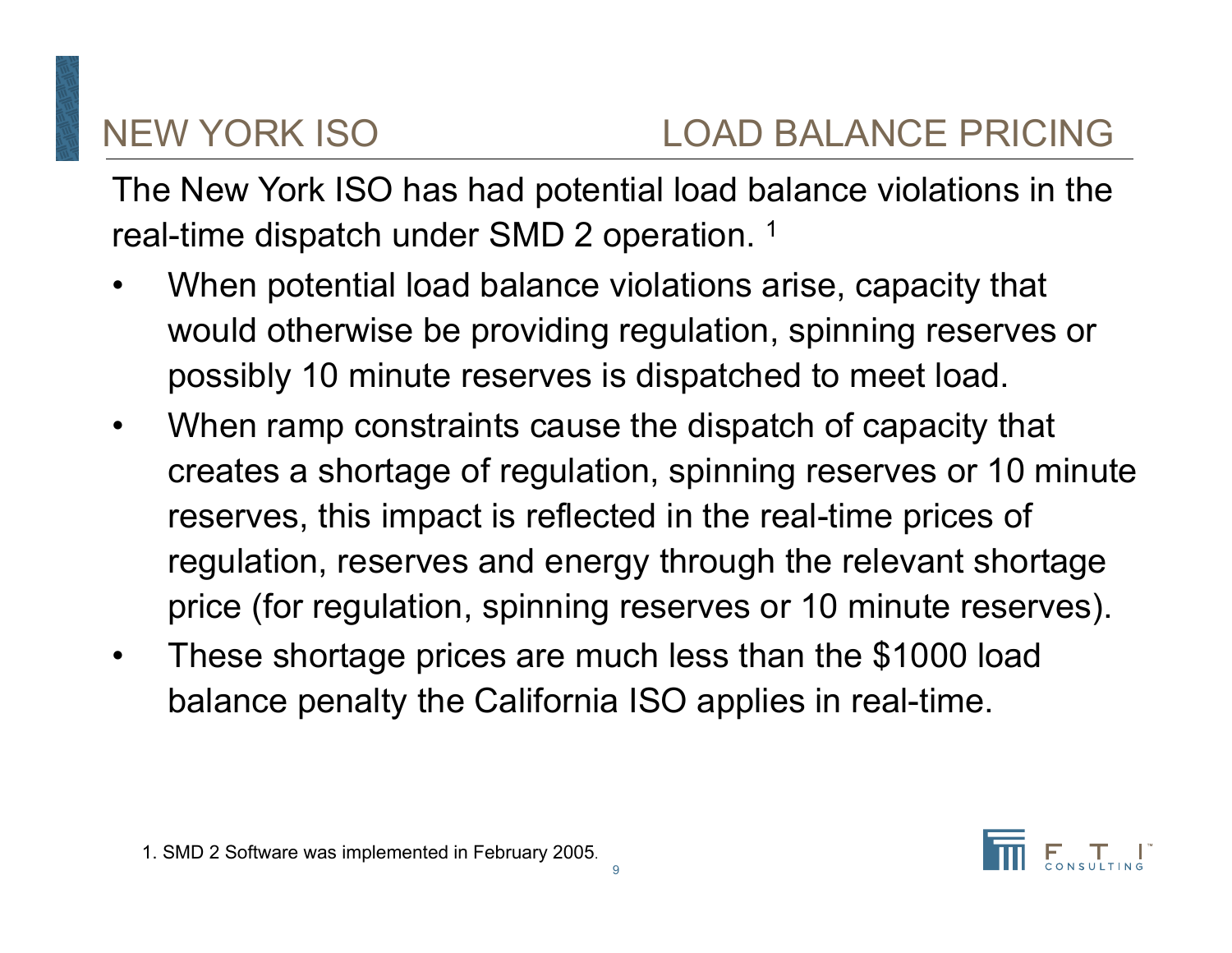The initial and current shortage prices used by the NYISO for regulation, eastern spinning reserves, total spinning reserves and total 10 minute reserves are shown below. <sup>1</sup>

| 2005-2011                        |       | $2011 -$ |
|----------------------------------|-------|----------|
| <b>Regulation</b>                |       |          |
| $<$ 25 MW                        | \$250 | \$80     |
| $> 25$ MW; < 80                  | \$300 | \$180    |
| > 80 MW                          | \$300 | \$400    |
| <b>Eastern Spinning Reserves</b> | \$25  | \$25     |
| <b>Total Spinning Reserves</b>   | \$500 | \$500    |
| <b>Total 10 Minute Reserves</b>  | \$150 | \$450    |

1. See New York ISO Market Services Tariff Sections 15.3.7 and 15.4.7

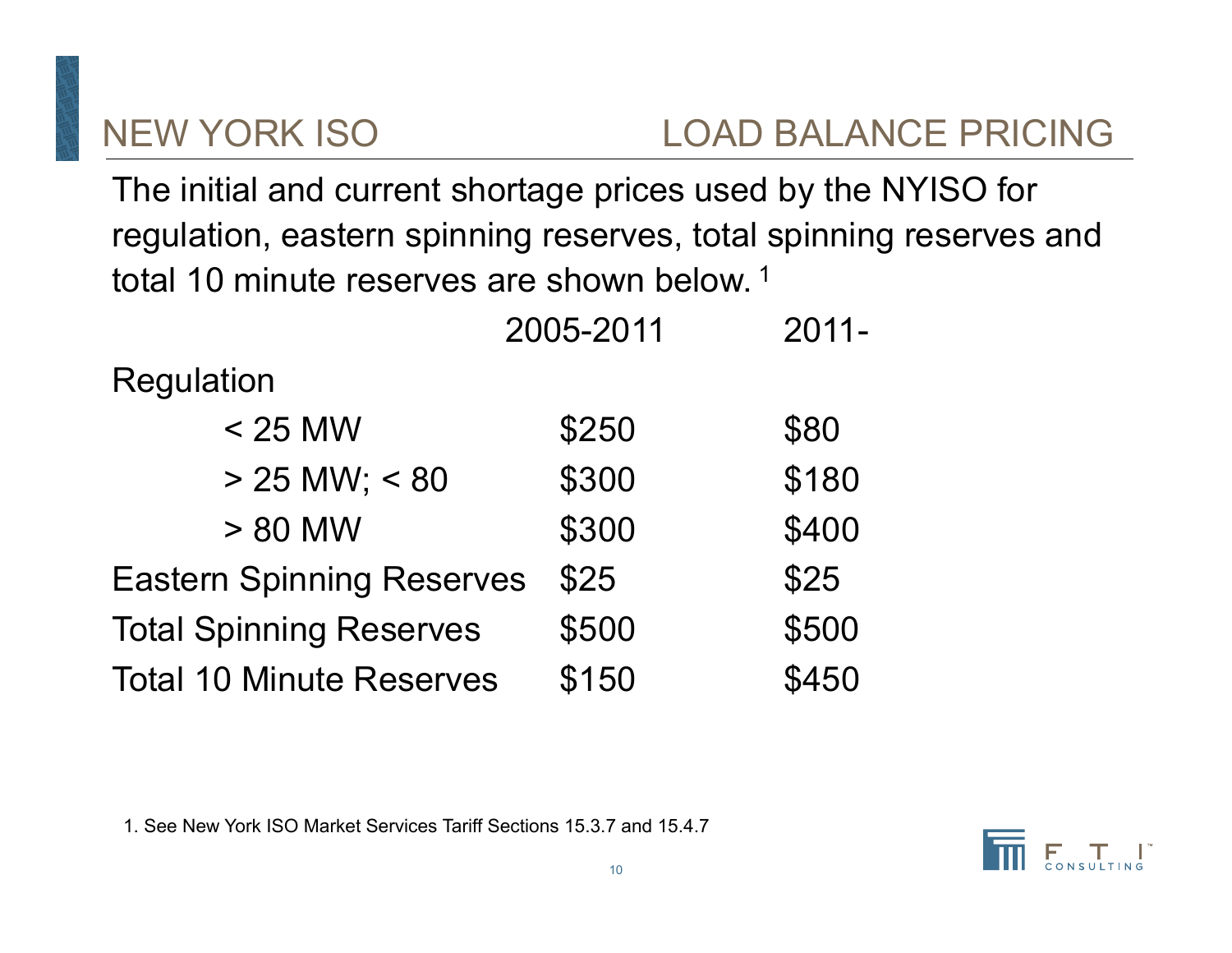# NEW YORK ISO LOAD BALANCE PRICING

Because eastern spinning reserves have a shadow price of only \$25 per megawatt hour, a ramp constraint in the east would likely be solved by using capacity that would otherwise provide eastern spinning reserve, and shifting incremental spinning reserves to the west.

• This redispatch would raise real-time energy and spinning reserve prices in the east by \$25.

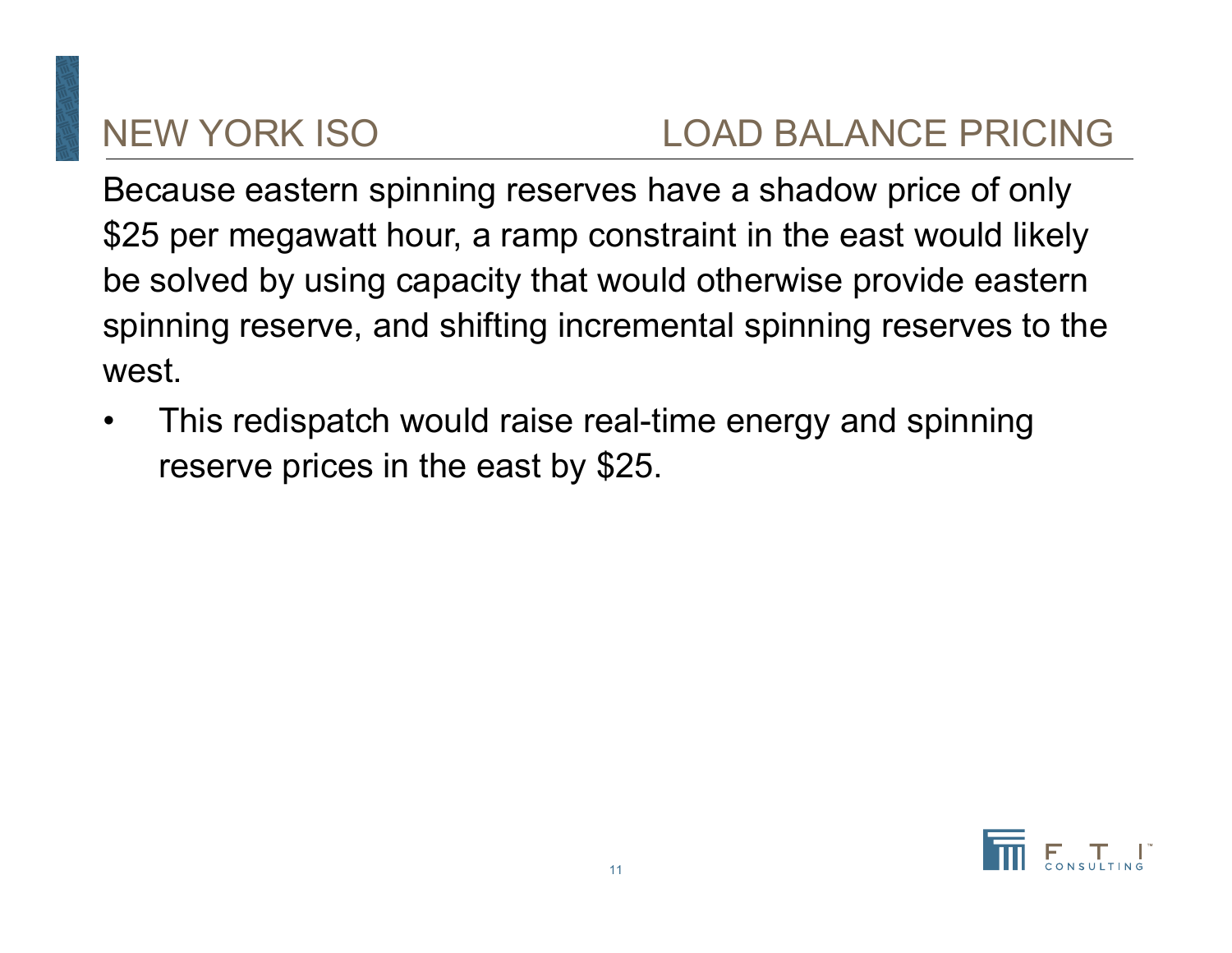# NEW YORK ISO EVOLUTION

The New York ISO did not develop its current shortage prices in a single step, but has evolved to this design as it has gained experience.

- $\bullet$  When the New York ISO began operation in November 1999, capacity was designated to provide regulation and 10 minute reserves in a forward process (the balancing market evaluation) and this capacity was blocked off from the real-time dispatch absent operator action.
- $\bullet$  This led to outcomes that were not consistent with New York Power Pool operating practice with many short-term price spikes due to ramp constraints.
- $\bullet$  The first step in evolving to the current design was to implement a software feature that released blocked off capacity in response to a large change in the reference bus price or constraint shadow prices.

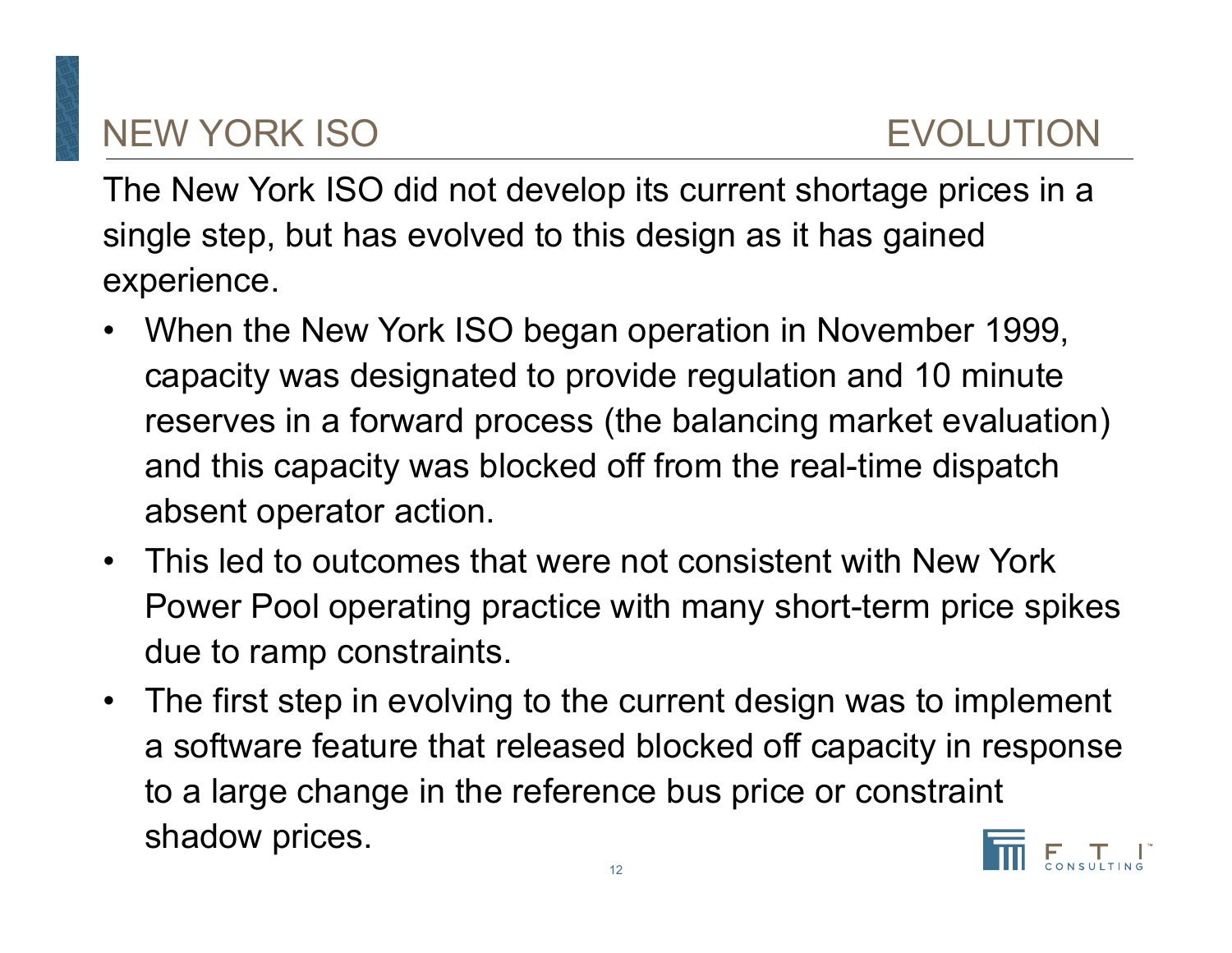# NEW YORK ISO EVOLUTION

The next step was the SMD2 design implemented in February 2005 which improved on the prior design by assigning explicit shortage values to the dispatch of capacity that would otherwise have provided regulation, spinning or 10 minute reserves. 1

- • This design worked as intended but experience with this design lead to the conclusion that performance could be improved by adjusting some of the shortage values which was done in 2011. 2
- $\bullet$  The NYISO is currently in the process of implementing further refinements in its shortage pricing design, proposed for implementation in November 2015, pending FERC approval. $^3$

- 1. Filed by the NYISO on Nov 26, 2003 in Docket ER04-230-000, approved by FERC Feb 11, 2004
- 2. Filed Dec 21, 2010 in Docket ER10-2454, implemented May 18, 2011
- 3. See NYISO February 18, 2015 filing in Docket ER15-1061 and New York ISO, Ethan Avallone, "Comprehensive Shortage Pricing, BIC, November 12, 2014.

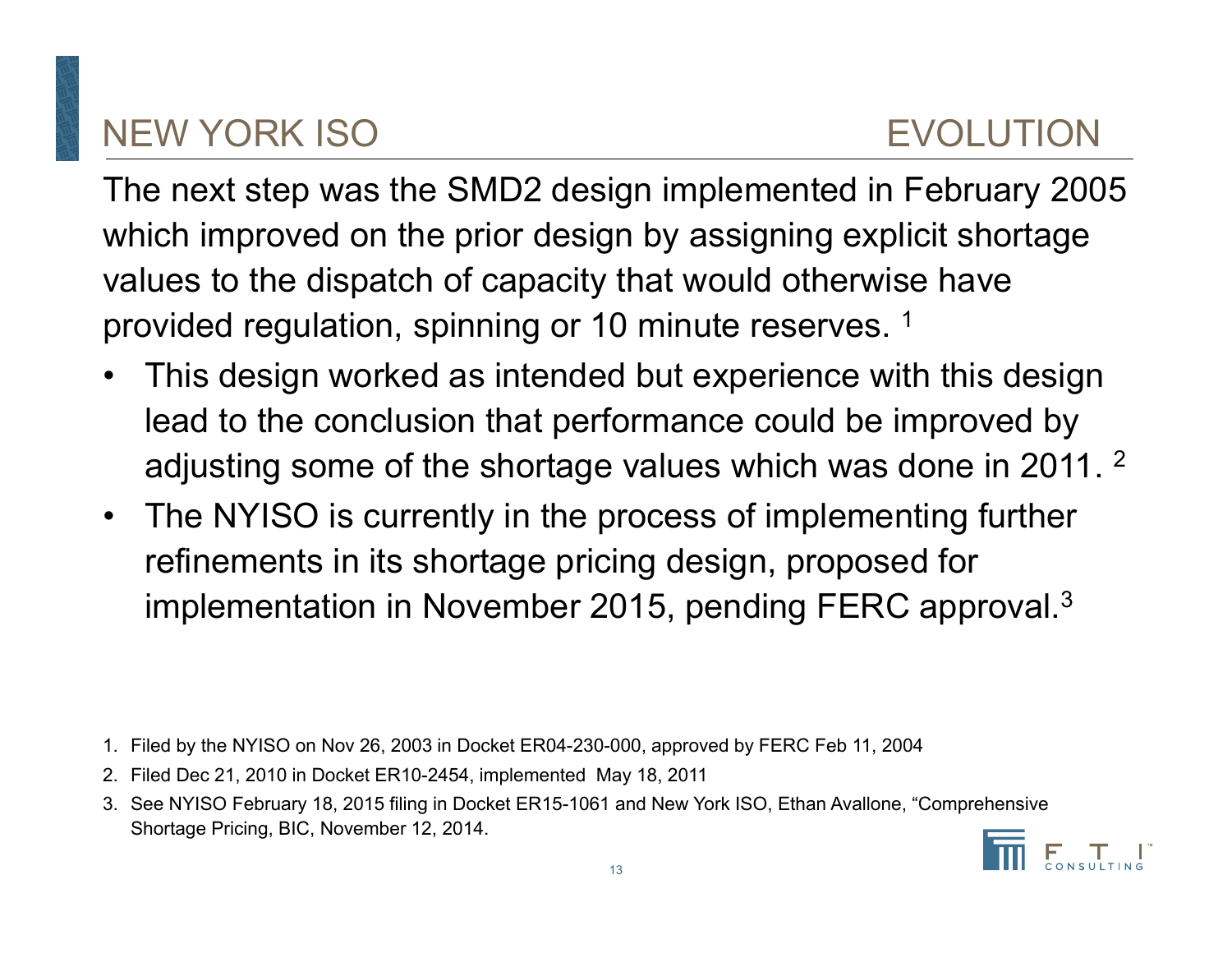# **NEW YORK ISO**

The changes currently pending at FERC will both adjust shortage values and add an additional reserve region.<sup>1</sup>

|                                  | 2005-2011 | 2011-2015 | $2015 -$ |
|----------------------------------|-----------|-----------|----------|
| Regulation                       |           |           |          |
| $<$ 25 MW                        | \$250     | \$80      | \$25     |
| $> 25$ MW; < 80                  | \$300     | \$180     | \$400    |
| > 80 MW                          | \$400     | \$400     | \$775    |
| <b>Eastern Spinning Reserves</b> | \$25      | \$25      | \$25     |
| <b>SENY Spinning Reserves</b>    | n.a.      | n.a.      | \$25     |
| <b>Total Spinning Reserves</b>   | \$500     | \$500     | \$775    |
| <b>Total 10 Minute Reserves</b>  | \$150     | \$450     | \$750    |

1. See NYISO February 18, 2015 filing in Docket ER15-10611 and New York ISO, Ethan Avallone, "Comprehensive Shortage Pricing, BIC, November 12, 2014.

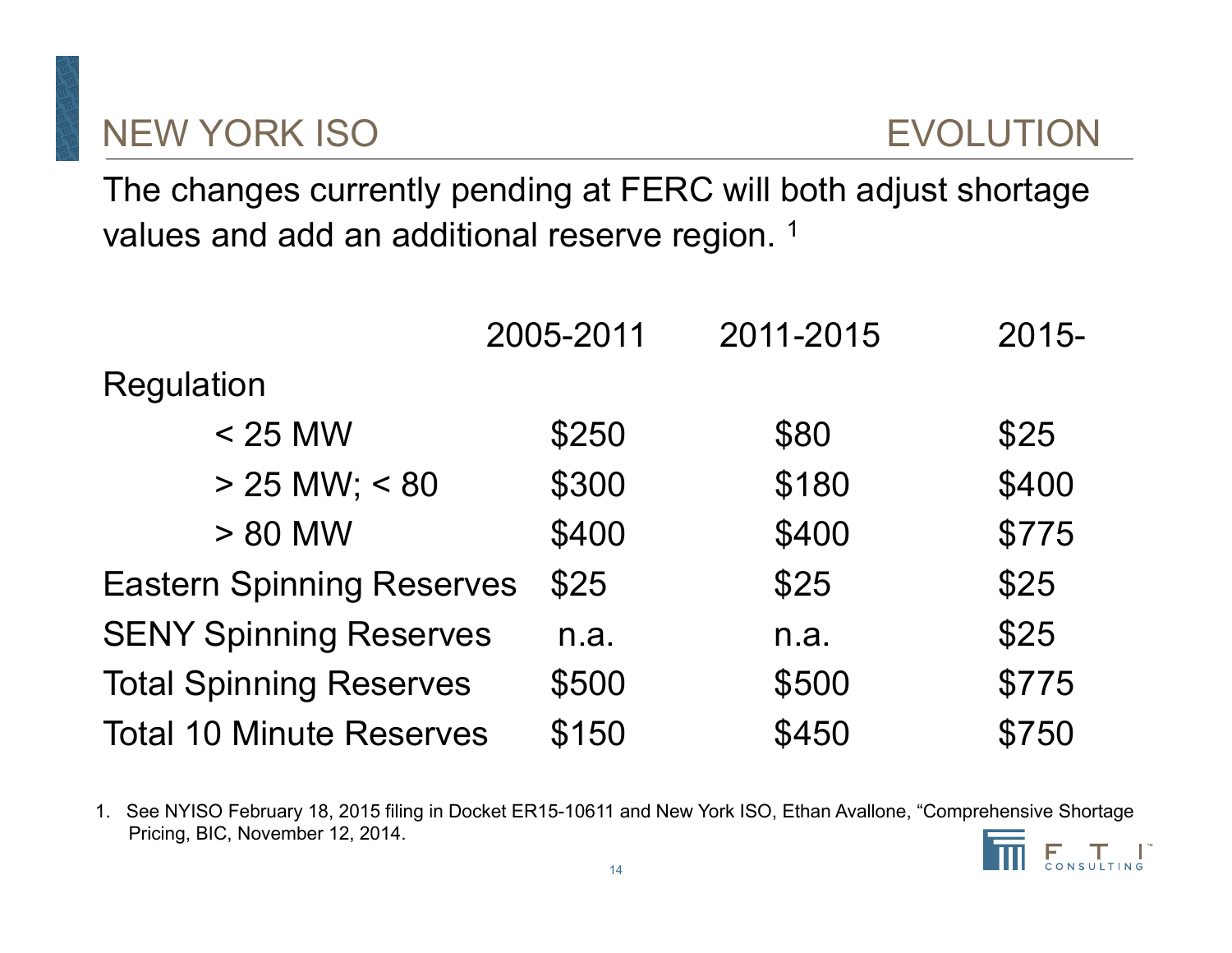Like the New York ISO, the MISO currently manages potential power balance violations due to ramp constraints by making additional ramp capability available to the five minute dispatch.

- $\bullet$  While the New York ISO does this by dispatching capacity that would otherwise be providing regulation, the MISO accomplishes this by dispatching capacity that would otherwise be providing spinning reserves.
- $\bullet$  The MISO will dispatch up to 10% of its spinning reserves to meet load at a shortage price of \$65 per megawatt hour and will dispatch additional spinning reserves at a shortage price of \$98 per megawatt hour.<sup>1</sup>

<sup>1.</sup> MISO Tariff, Schedule 28, sections VII and VIII. This design originated in Docket ER12-1185-000, filed March 1, 2012 and implemented May 1,2012.

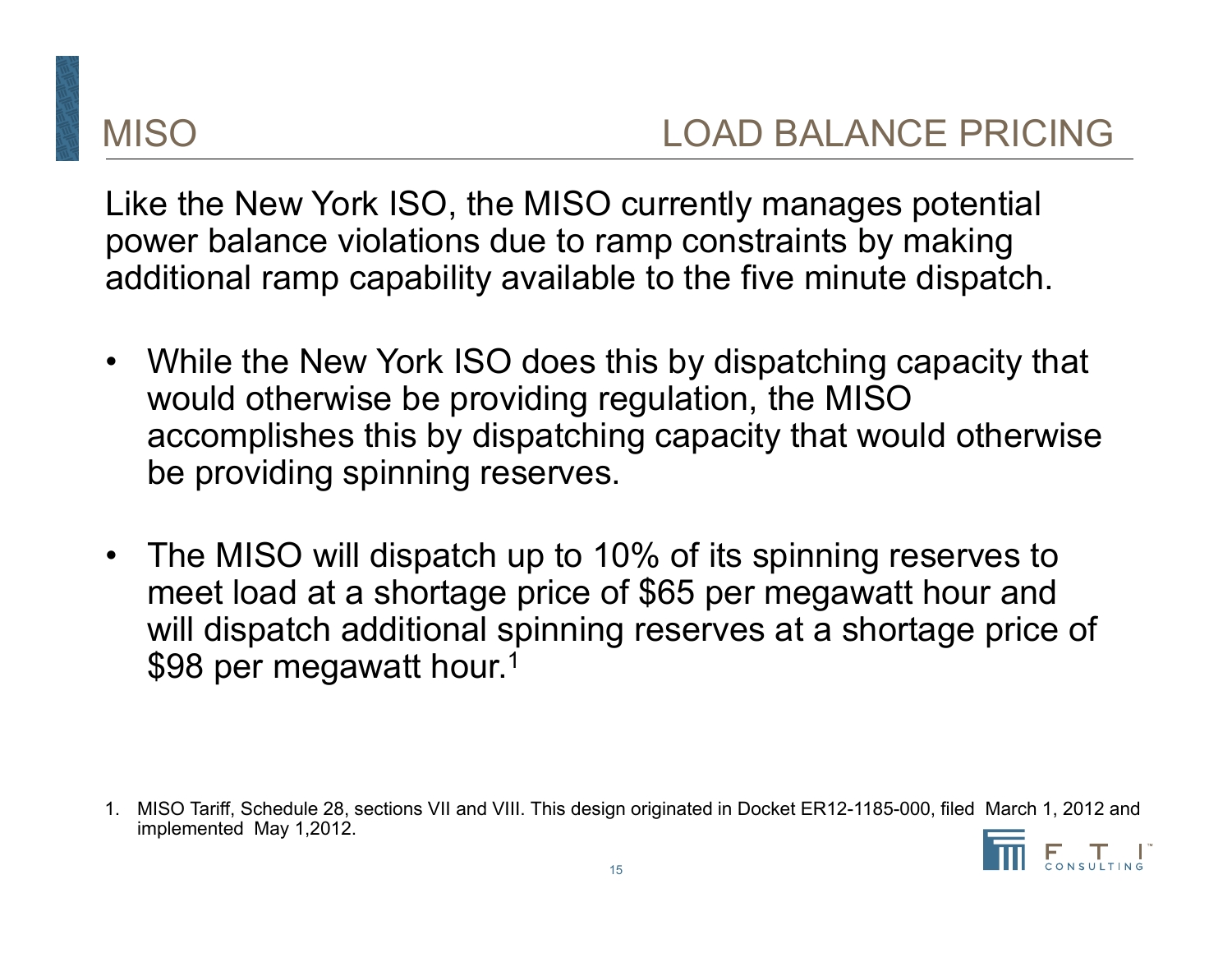When the MISO began operations in April 2005, the MISO coordinated day-ahead and real-time energy markets but reserves and regulation continued to be managed by the responsible balancing authority.

- Like the California ISO EIM, the initial MISO operating design accommodated reserve sharing groups that extended beyond the MISO.
- The difficulty of cost effectively balancing load and generation on a 5 minute basis without access to additional ramp capability caused the MISO to file its ARC procedure (adequate ramp capability) on June 5, 2006 in Docket ER06-1099-000.
- •This procedure was approved by FERC 1 and implemented on March 20, 2007. The MISO 2007 State of the Market Report contains a long list of ARC activation events and the cause. 2
- 1. See 118 FERC ¶61,009 January 5, 2007.
- 2. Potomac Economics, 2007 State of the Market Report for the Midwest ISO, pp. 59-61.

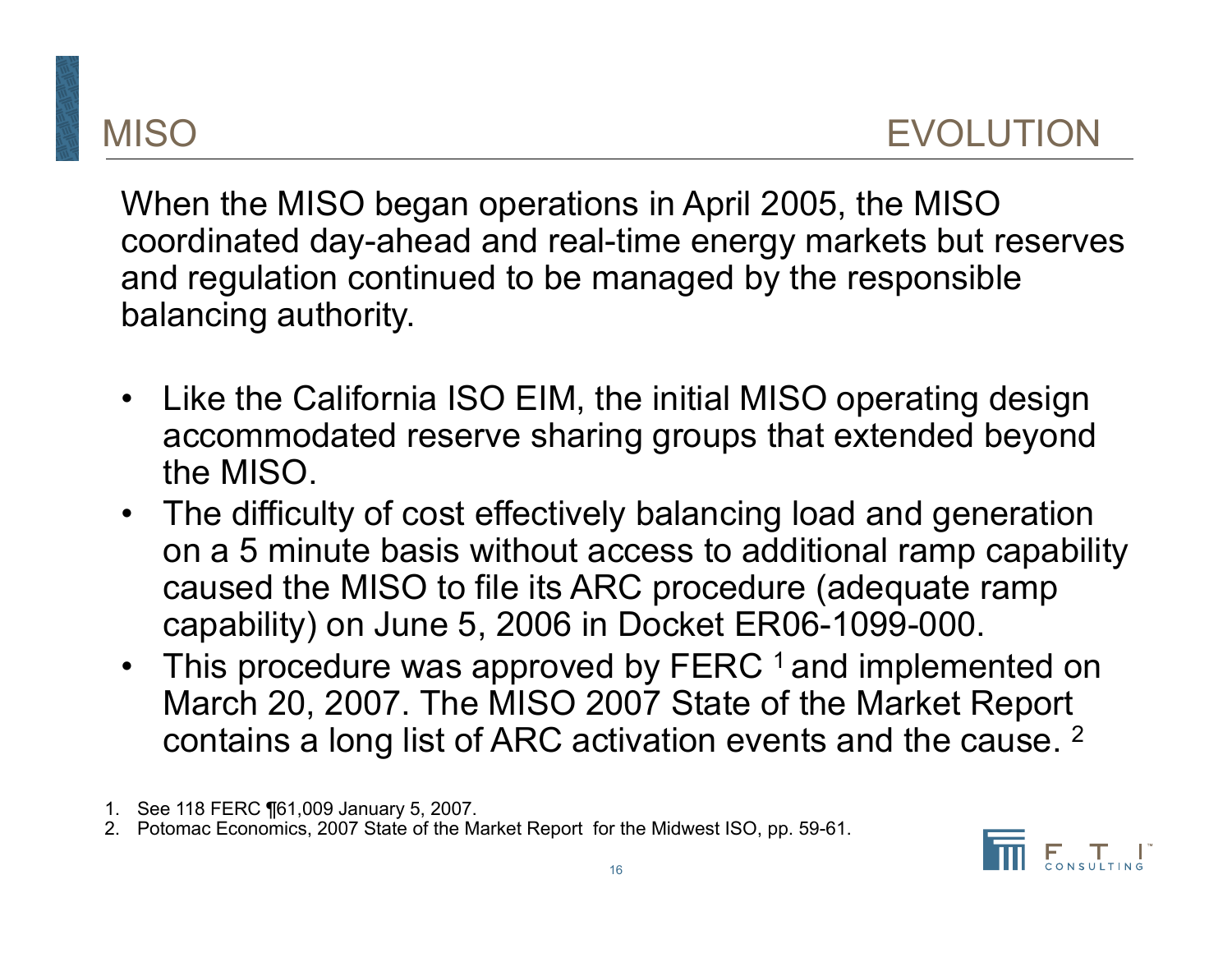# MISO EVOLUTION

The MISO took over responsibility as the balancing authority within its footprint on January 6, 2009, and began coordinating ancillary service markets both day-ahead and in real-time. 1

- •In this design the MISO relaxed the spinning reserve requirement at a penalty price of \$98 per megawatt hour.
- • This constraint relaxation allowed capacity that would otherwise have been providing spinning reserves to balance load and generation when ramp constraints bound in the 5 minute dispatch.

This constraint relaxation occurred routinely when ramp constraints were binding in the MISO real-time dispatch, with the result that ramp constraints did not lead to power balance violations.

1. These changes were filed in Docket ER07-1372-000 on September 14, 2007.

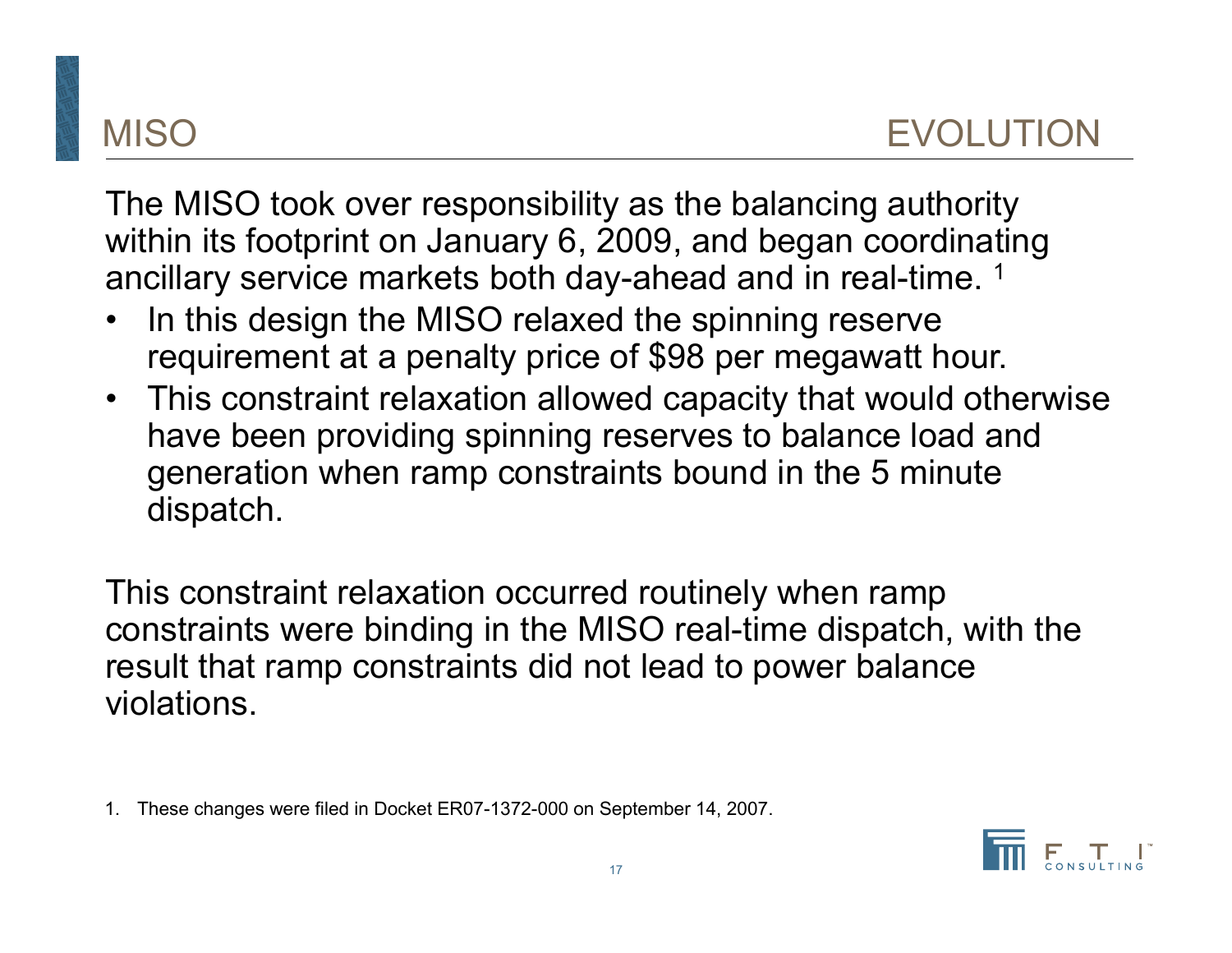When the spinning reserve constraint was relaxed, prices were set by the opportunity cost of spinning reserves and the incremental cost of the supply dispatched to meet load to set price, rather than applying a penalty price to determine the market price.<sup>1</sup>

• The MISO and its independent market monitor observed, however, that there was not a good relationship between prices and the degree of reserve scarcity in this period.

1. MISO filing letter in Docket ER12-1185-000 March 1, 2012 p. 2. also Prepared Testimony of Kevin A Vannoy, pp.4-5.

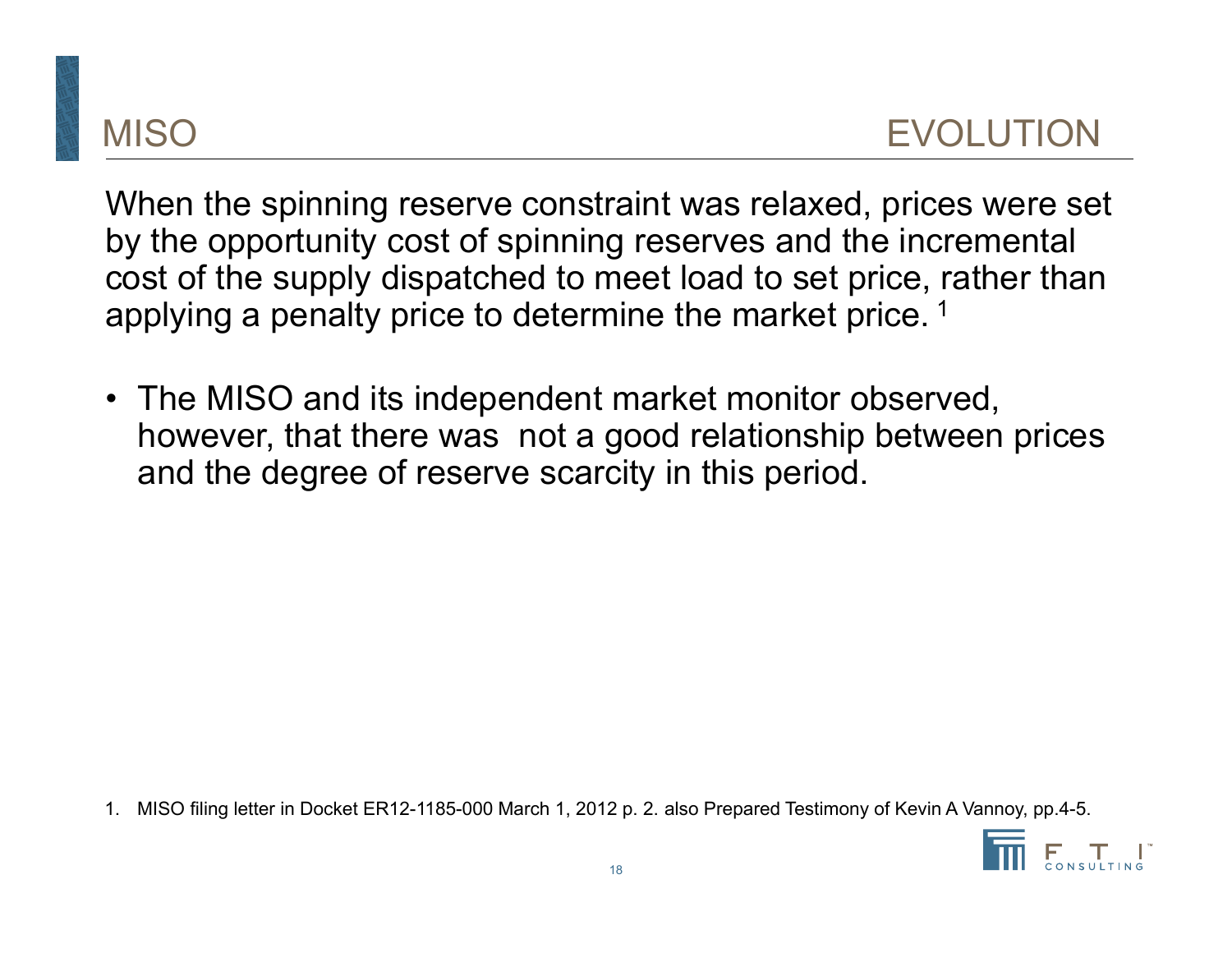On March 1, 2012 MISO filed in Docket ER12-1185 to implement spinning reserve shortage pricing with a penalty value of \$65 of shortages of less than 10% and \$98 per megawatt for shortages in excess of 10% of the target. 1

• With implementation of these shortage values on May 1, 2012, ramp constraints are generally resolved by using capacity to meet load that would otherwise be scheduled to provide spinning reserve, with the appropriate penalty price directly reflected in energy and reserve prices.

1. Approved by FERC in a letter order on April 30, 2012 139 FERC ¶61,081.

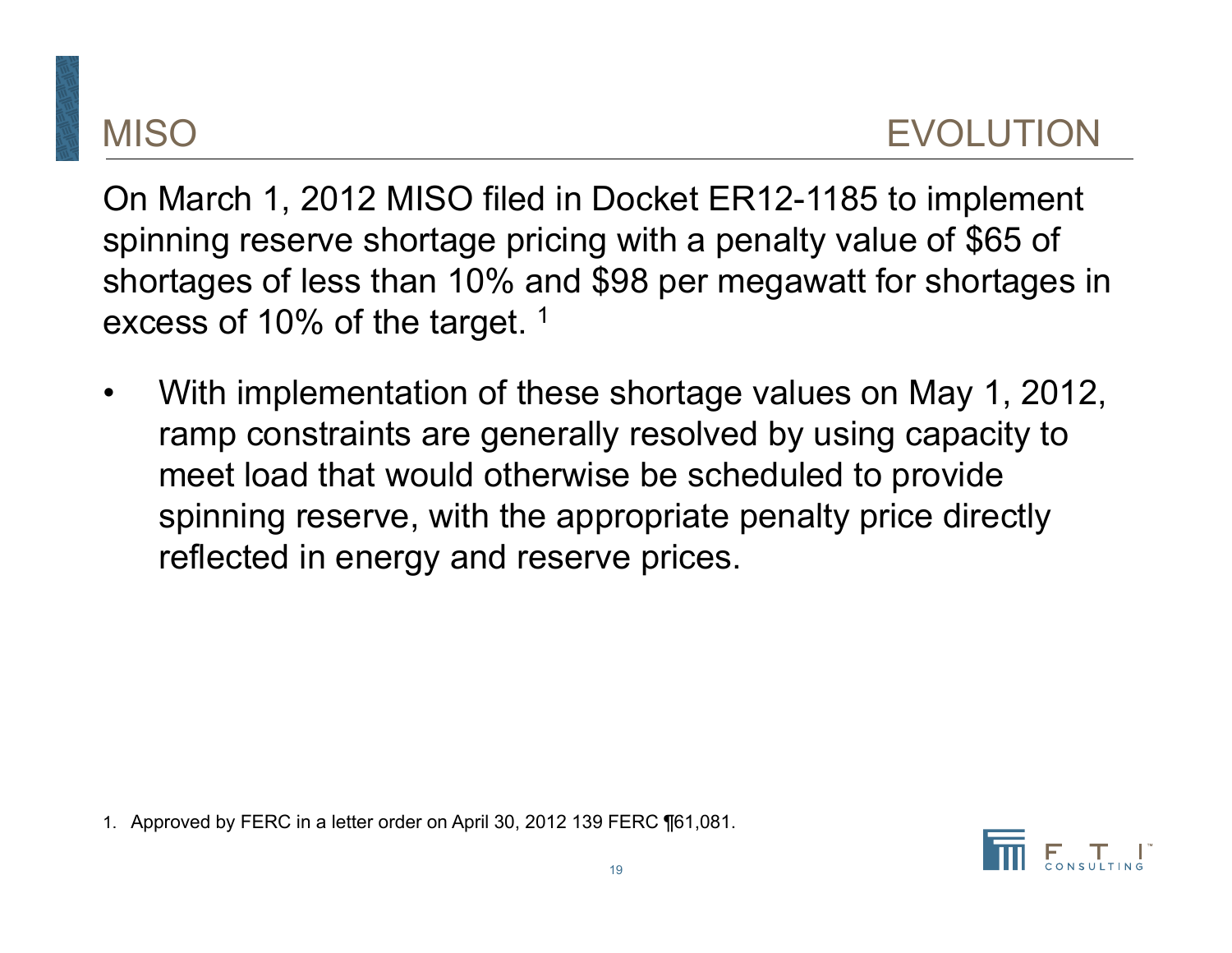There is nothing unique about power balance violations in the time frame of the real-time 5 minute dispatch.

- $\bullet$  These notional power balance violations occur routinely in NYISO and MISO;
- $\bullet$  Some other ISOs and other system operators do not even enforce the power balance constraint in the dispatch on a five minute basis.
- $\bullet$  There is no actual power balance violation even in the short-run unless regulating capacity is unable to balance load and generation.

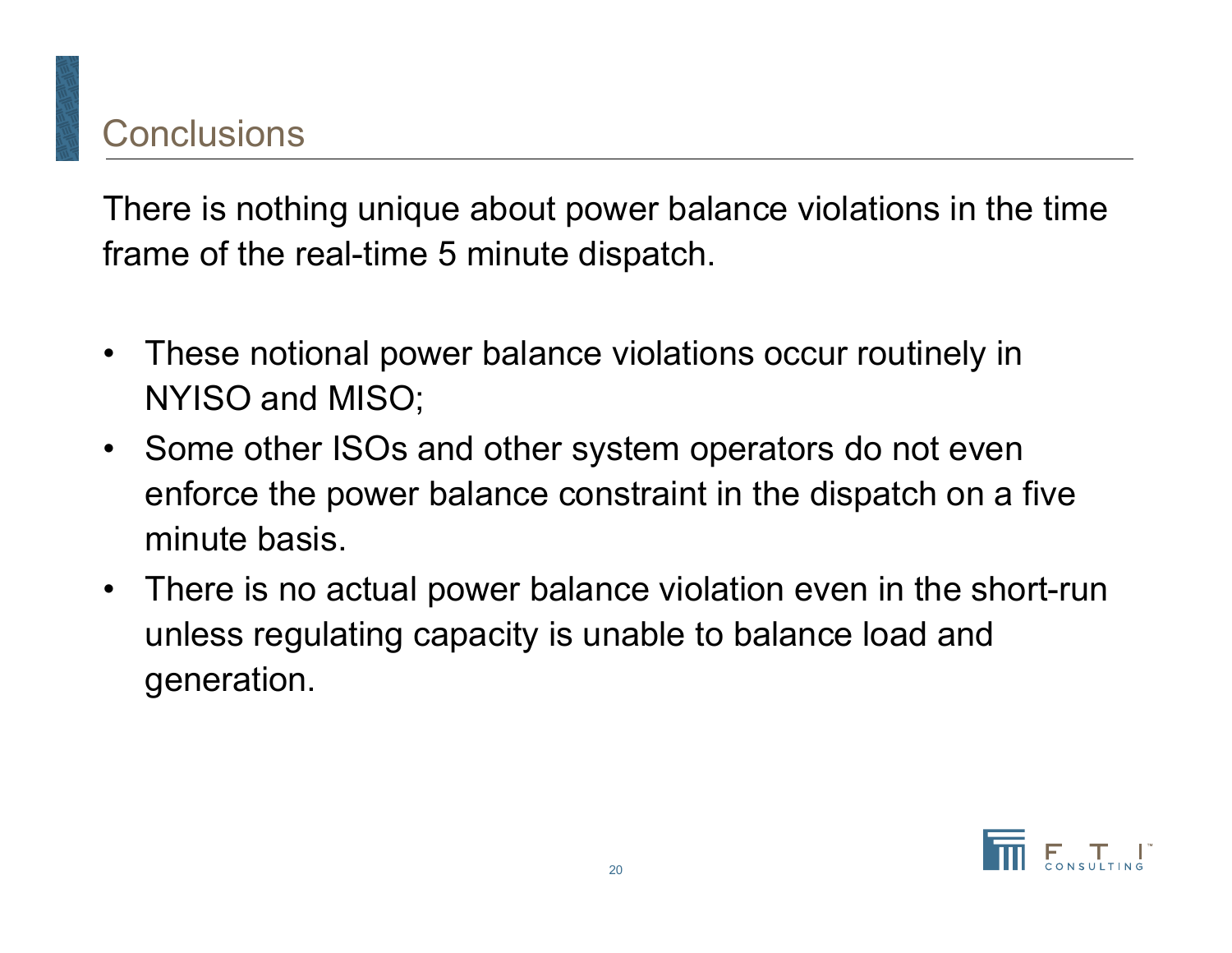# Conclusions

If energy and ancillary service prices are used to incent market efficiency and support reliability, shortage pricing needs to be rationally related to the degree of shortage.

- $\bullet$  The shortage component of energy prices should not be zero when the ISO is having difficulty balancing load and generation and needs additional resources.
- $\bullet$  The shortage component of energy prices should not be \$1000 just because some capacity providing regulation is used to meet load during the interval because of ramp constraints.